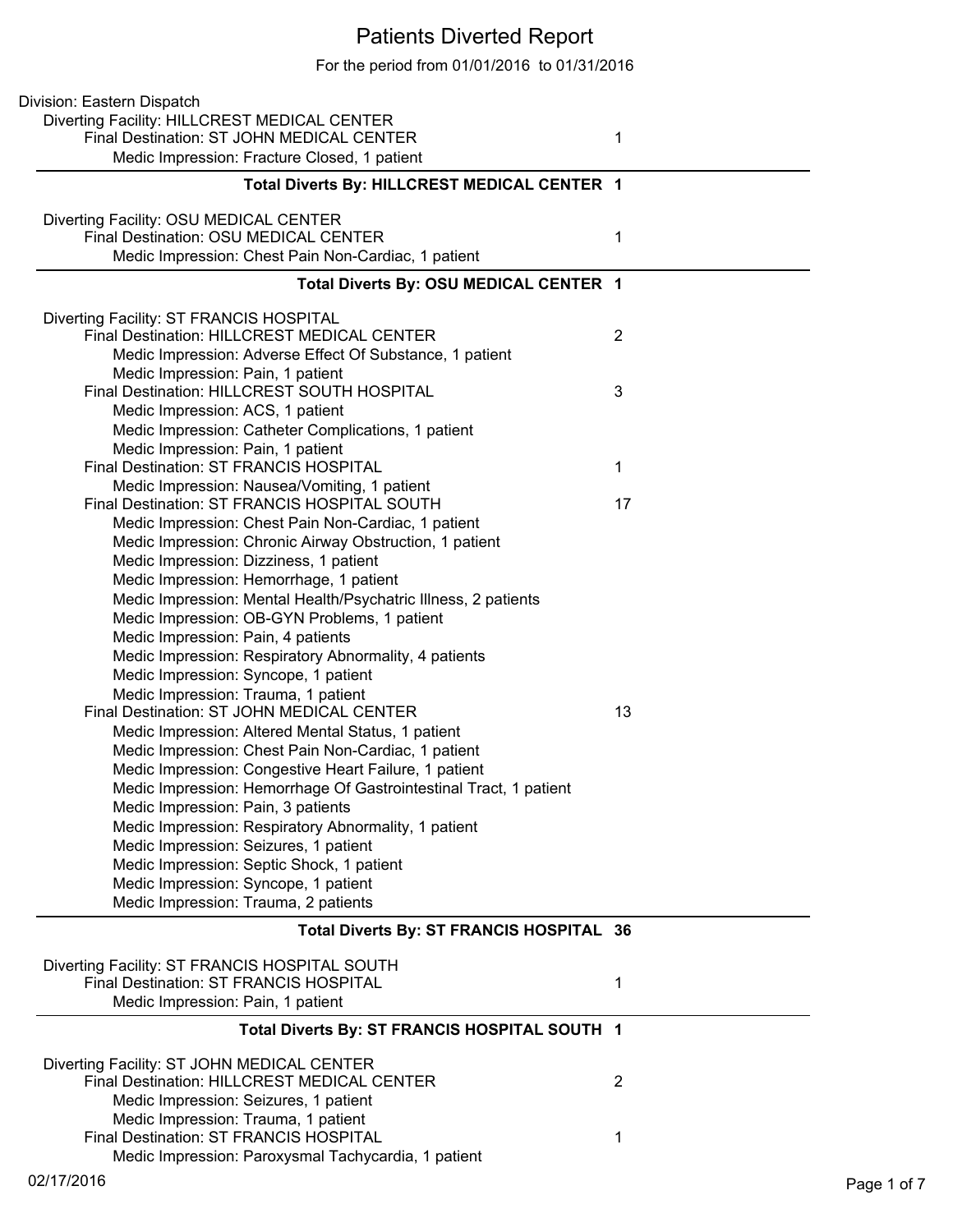| Total Diverts By: ST JOHN MEDICAL CENTER 3 |  |  |  |
|--------------------------------------------|--|--|--|
|--------------------------------------------|--|--|--|

Diverting Facility: ST JOHN OF BROKEN ARROW Final Destination: ST JOHN MEDICAL CENTER 1 Medic Impression: Trauma, 1 patient

**Total Diverts By: ST JOHN OF BROKEN ARROW 1**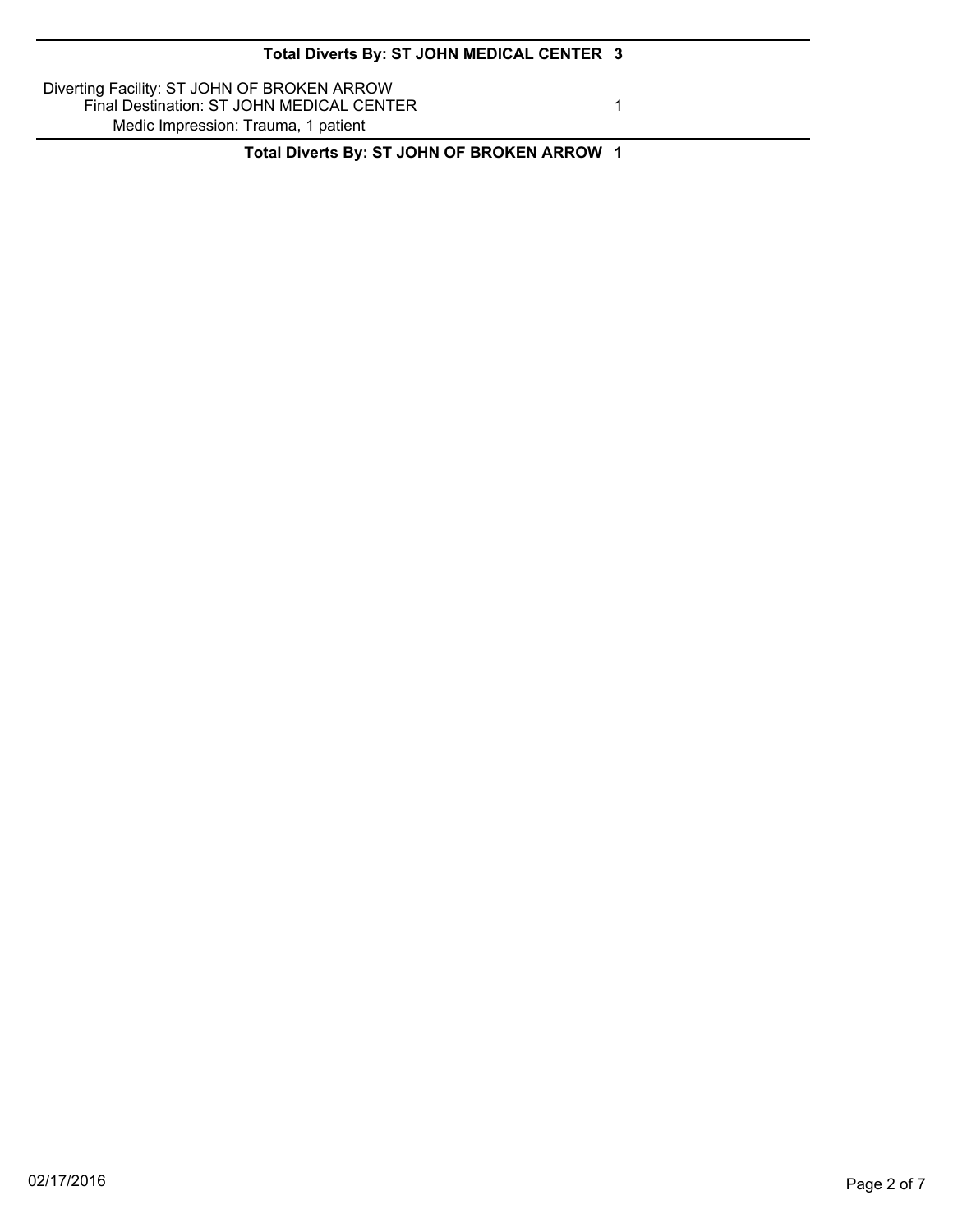| Division: Western Dispatch                                                                       |                |
|--------------------------------------------------------------------------------------------------|----------------|
| Diverting Facility: BAPTIST INTEGRIS MEDICAL CENTER<br>Final Destination: DEACONESS HOSPITAL     | 13             |
| Medic Impression: Abdominal Pain, 1 patient                                                      |                |
| Medic Impression: Altered Mental Status, 2 patients                                              |                |
| Medic Impression: Bacterial Infection, 1 patient                                                 |                |
| Medic Impression: Convulsions, 1 patient                                                         |                |
| Medic Impression: Nausea/Vomiting, 1 patient                                                     |                |
| Medic Impression: Pain, 4 patients                                                               |                |
| Medic Impression: Respiratory Abnormality, 2 patients                                            |                |
| Medic Impression: Syncope, 1 patient                                                             |                |
| Final Destination: INTEGRIS MEDICAL CENTER - EDMOND                                              | $\overline{2}$ |
| Medic Impression: Adverse Effect Of Substance, 1 patient                                         |                |
| Medic Impression: Pain, 1 patient                                                                |                |
| Final Destination: MERCY HEALTH CENTER                                                           | $\overline{2}$ |
| Medic Impression: Alcohol Abuse, 1 patient                                                       |                |
| Medic Impression: Trauma, 1 patient                                                              |                |
| Final Destination: OKLAHOMA HEART HOSPITAL                                                       | 3              |
| Medic Impression: ACS, 1 patient                                                                 |                |
| Medic Impression: Cardiac Arrest, 1 patient                                                      |                |
| Medic Impression: Pain, 1 patient                                                                |                |
| Final Destination: PRESBYTERIAN TOWER-OU MEDICAL                                                 | 2              |
| Medic Impression: Mental Health/Psychatric Illness, 1 patient                                    |                |
| Medic Impression: Trauma, 1 patient                                                              |                |
| Final Destination: SOUTHWEST INTEGRIS MEDICAL CEN                                                | 2              |
| Medic Impression: Altered Mental Status, 1 patient                                               |                |
| Medic Impression: Respiratory Abnormality, 1 patient                                             |                |
| Final Destination: ST ANTHONYS HOSPITAL                                                          | 3              |
| Medic Impression: Altered Mental Status, 1 patient                                               |                |
| Medic Impression: Drug Intoxication, 1 patient                                                   |                |
| Medic Impression: Seizures, 1 patient                                                            |                |
|                                                                                                  |                |
|                                                                                                  |                |
| Total Diverts By: BAPTIST INTEGRIS MEDICAL CENTER 27                                             |                |
|                                                                                                  |                |
| Diverting Facility: CANADIAN VALLEY INTEGRIS REGNL                                               |                |
| Final Destination: BAPTIST INTEGRIS MEDICAL CENTER                                               | 1              |
| Medic Impression: Seizures, 1 patient                                                            |                |
| Total Diverts By: CANADIAN VALLEY INTEGRIS REGNL 1                                               |                |
|                                                                                                  |                |
| Diverting Facility: EDMOND MEDICAL CENTER                                                        | 1              |
| Final Destination: PRESBYTERIAN TOWER-OU MEDICAL                                                 |                |
| Medic Impression: Mental Health/Psychatric Illness, 1 patient                                    |                |
| Total Diverts By: EDMOND MEDICAL CENTER 1                                                        |                |
|                                                                                                  |                |
| Diverting Facility: INTEGRIS MEDICAL CENTER - EDMOND                                             | 1              |
| Final Destination: BAPTIST INTEGRIS MEDICAL CENTER                                               |                |
| Medic Impression: Seizures, 1 patient                                                            |                |
| Total Diverts By: INTEGRIS MEDICAL CENTER - EDMOND 1                                             |                |
|                                                                                                  |                |
| Diverting Facility: MERCY HEALTH CENTER<br>Final Destination: BAPTIST INTEGRIS MEDICAL CENTER    | 7              |
| Medic Impression: Asthma, 1 patient                                                              |                |
| Medic Impression: Diabetes Mellitus Uncontrolled, 1 patient                                      |                |
| Medic Impression: Pain, 1 patient                                                                |                |
| Medic Impression: Respiratory Abnormality, 2 patients                                            |                |
| Medic Impression: Syncope, 1 patient                                                             |                |
| Medic Impression: Trauma, 1 patient                                                              |                |
| Final Destination: DEACONESS HOSPITAL                                                            | 1              |
| Medic Impression: Respiratory Abnormality, 1 patient<br>Final Destination: EDMOND MEDICAL CENTER |                |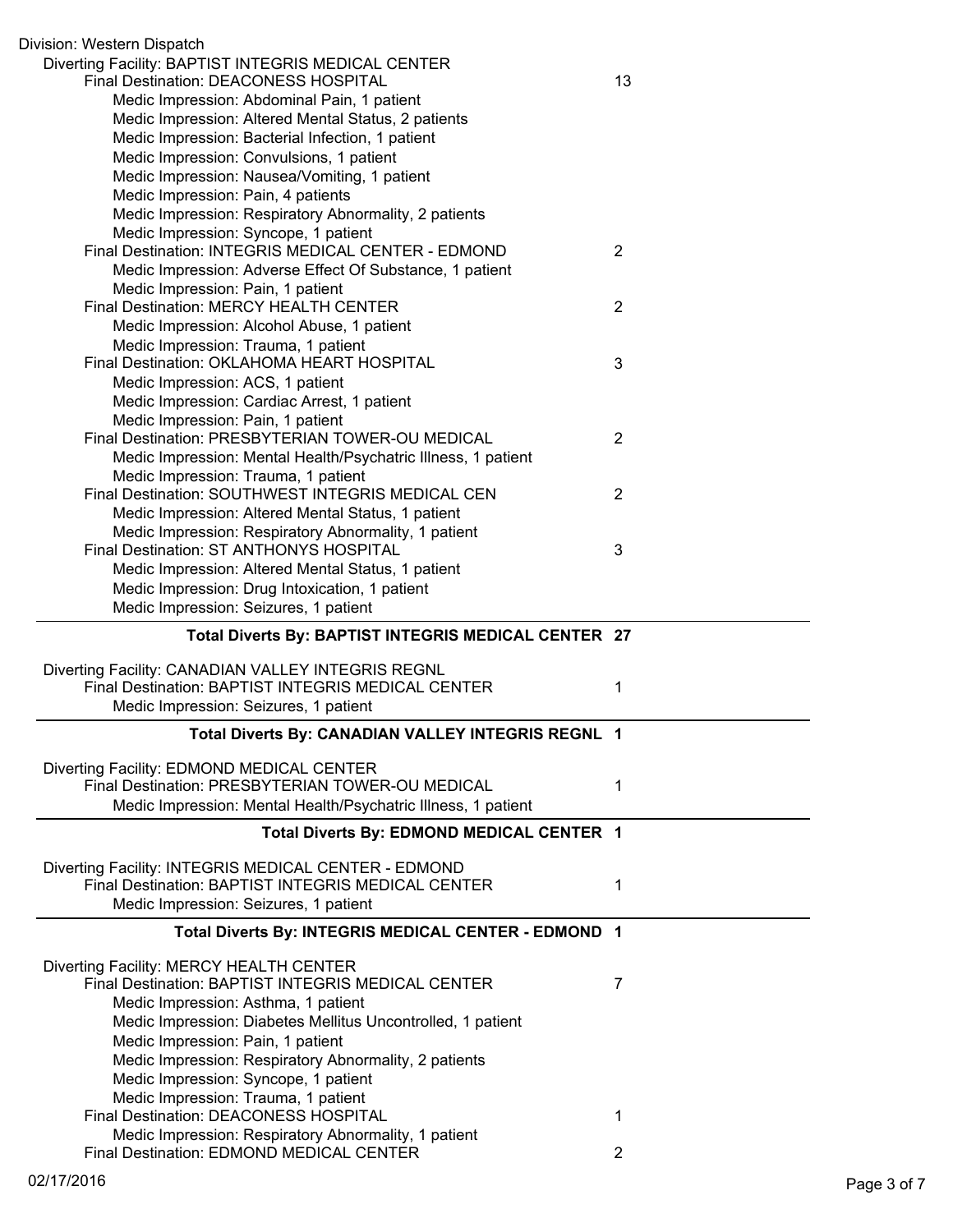| Medic Impression: Pain, 1 patient                                                                         |                |
|-----------------------------------------------------------------------------------------------------------|----------------|
| Medic Impression: Respiratory Abnormality, 1 patient                                                      |                |
| Final Destination: INTEGRIS MEDICAL CENTER - EDMOND                                                       | 3              |
| Medic Impression: Altered Mental Status, 1 patient                                                        |                |
| Medic Impression: Hypoglycemic Coma, 1 patient                                                            |                |
| Medic Impression: Wound, Disruption, 1 patient                                                            |                |
| Final Destination: OKLAHOMA HEART HOSPITAL                                                                | 3              |
| Medic Impression: Chronic Airway Obstruction, 1 patient                                                   |                |
| Medic Impression: Pain, 1 patient                                                                         |                |
| Medic Impression: Respiratory Abnormality, 1 patient                                                      |                |
| Final Destination: OU ER OKLAHOMA - WEST EDMOND                                                           | $\overline{2}$ |
| Medic Impression: Pain, 1 patient                                                                         |                |
| Medic Impression: Respiratory Abnormality, 1 patient                                                      |                |
| Final Destination: WOMEN AND CHILDREN'S AT OU MED CENTER                                                  | 1              |
| Medic Impression: Trauma, 1 patient                                                                       |                |
| Total Diverts By: MERCY HEALTH CENTER 19                                                                  |                |
|                                                                                                           |                |
| Diverting Facility: MIDWEST REGIONAL MEDICAL CENTER<br>Final Destination: BAPTIST INTEGRIS MEDICAL CENTER |                |
|                                                                                                           | 1              |
| Medic Impression: Seizures, 1 patient                                                                     |                |
| Final Destination: ST. ANTHONY HEALTHPLEX EAST                                                            | $\overline{2}$ |
| Medic Impression: Trauma, 2 patients                                                                      |                |
| Total Diverts By: MIDWEST REGIONAL MEDICAL CENTER 3                                                       |                |
|                                                                                                           |                |
| Diverting Facility: OKLAHOMA CITY VA HOSPITAL<br>Final Destination: BAPTIST INTEGRIS MEDICAL CENTER       | $\overline{2}$ |
| Medic Impression: Pain, 1 patient                                                                         |                |
| Medic Impression: Trauma, 1 patient                                                                       |                |
| Final Destination: DEACONESS HOSPITAL                                                                     | 1              |
| Medic Impression: Hemorrhage, 1 patient                                                                   |                |
| Final Destination: MERCY HEALTH CENTER                                                                    | 1              |
| Medic Impression: Assault, 1 patient                                                                      |                |
| Final Destination: MIDWEST REGIONAL MEDICAL CENTER                                                        | 1              |
| Medic Impression: Abdominal Pain, 1 patient                                                               |                |
| Final Destination: PRESBYTERIAN TOWER-OU MEDICAL                                                          | $\overline{7}$ |
| Medic Impression: ACS, 1 patient                                                                          |                |
| Medic Impression: Altered Mental Status, 1 patient                                                        |                |
| Medic Impression: CVA/TIA, 1 patient                                                                      |                |
| Medic Impression: Nausea/Vomiting, 1 patient                                                              |                |
| Medic Impression: Seizures, 1 patient                                                                     |                |
| Medic Impression: Syncope, 1 patient                                                                      |                |
| Medic Impression: Trauma, 1 patient                                                                       |                |
| Final Destination: ST ANTHONYS HOSPITAL                                                                   | 6              |
| Medic Impression: Abdominal Pain, 2 patients                                                              |                |
| Medic Impression: Altered Mental Status, 1 patient                                                        |                |
| Medic Impression: Dizziness, 1 patient                                                                    |                |
| Medic Impression: Hypotension, 1 patient                                                                  |                |
| Medic Impression: Trauma, 1 patient                                                                       |                |
| Total Diverts By: OKLAHOMA CITY VA HOSPITAL 18                                                            |                |
|                                                                                                           |                |
| Diverting Facility: OKLAHOMA HEART HOSPITAL                                                               |                |
| Final Destination: BAPTIST INTEGRIS MEDICAL CENTER                                                        |                |
| Medic Impression: Chest Pain Non-Cardiac, 1 patient                                                       | 1              |
| Final Destination: MERCY HEALTH CENTER                                                                    |                |
|                                                                                                           | 1              |
| Medic Impression: Nausea/Vomiting, 1 patient                                                              |                |
| Total Diverts By: OKLAHOMA HEART HOSPITAL 2                                                               |                |
|                                                                                                           |                |
| Diverting Facility: OKLAHOMA HEART HOSPITAL SOUTH<br>Final Destination: MIDWEST REGIONAL MEDICAL CENTER   | 1              |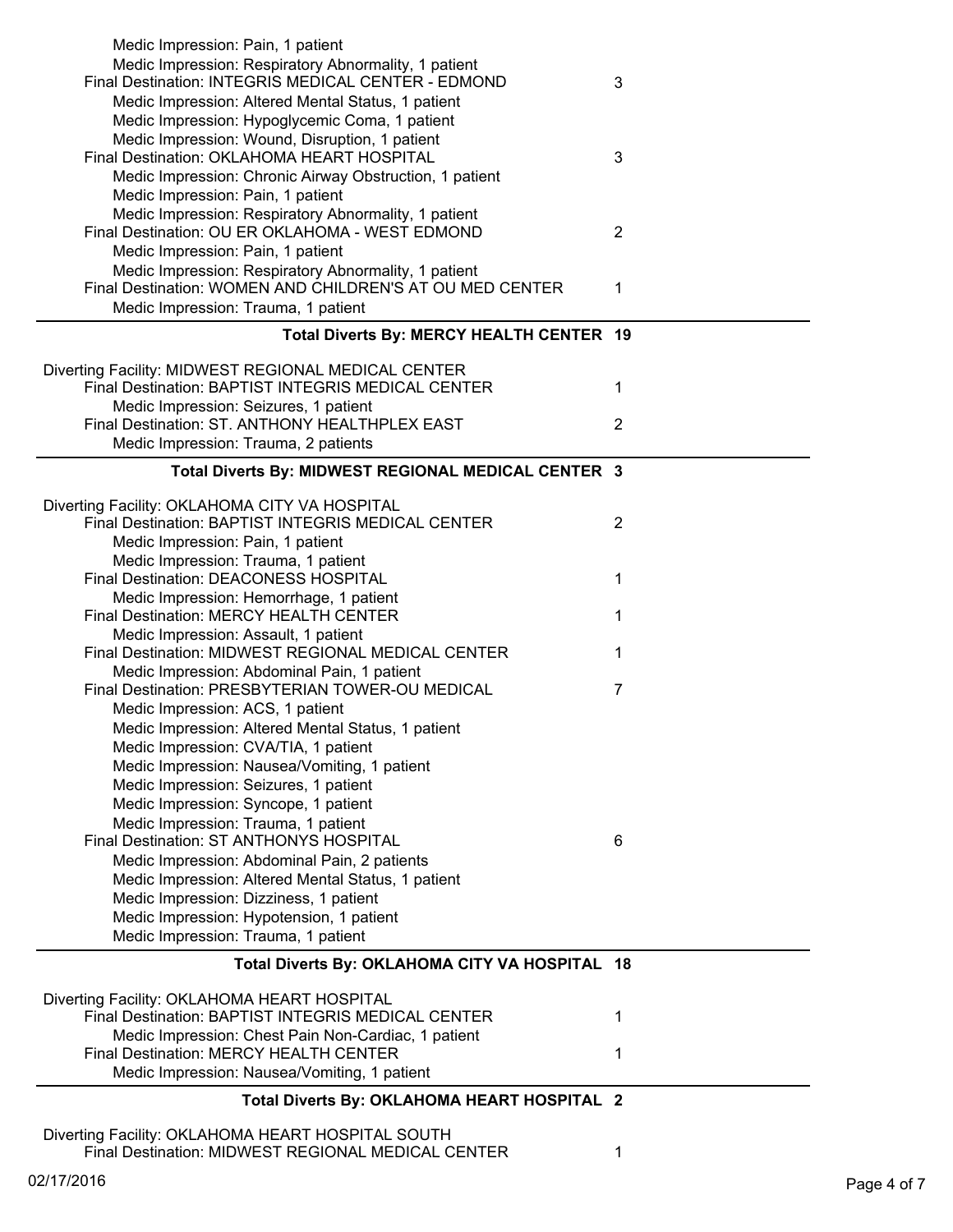| Medic Impression: ACS, 1 patient                                  |                |
|-------------------------------------------------------------------|----------------|
| Final Destination: OKLAHOMA HEART HOSPITAL                        | 3              |
| Medic Impression: Chest Pain Non-Cardiac, 1 patient               |                |
| Medic Impression: Dizziness, 1 patient                            |                |
| Medic Impression: Paroxysmal Tachycardia, 1 patient               |                |
| Final Destination: SOUTHWEST INTEGRIS MEDICAL CEN                 | $\overline{2}$ |
| Medic Impression: Chest Pain Non-Cardiac, 1 patient               |                |
| Medic Impression: Syncope, 1 patient                              |                |
| Total Diverts By: OKLAHOMA HEART HOSPITAL SOUTH 6                 |                |
|                                                                   |                |
| Diverting Facility: PRESBYTERIAN TOWER-OU MEDICAL                 |                |
| Final Destination: BAPTIST INTEGRIS MEDICAL CENTER                | 9              |
| Medic Impression: ACS, 4 patients                                 |                |
| Medic Impression: CVA/TIA, 1 patient                              |                |
| Medic Impression: Hypoglycemic Coma, 1 patient                    |                |
| Medic Impression: Respiratory Abnormality, 2 patients             |                |
| Medic Impression: Seizures, 1 patient                             |                |
| Final Destination: DEACONESS HOSPITAL                             | 1              |
| Medic Impression: Angina, 1 patient                               |                |
| Final Destination: EDMOND MEDICAL CENTER                          | 14             |
| Medic Impression: Abdominal Pain, 2 patients                      |                |
| Medic Impression: Altered Mental Status, 1 patient                |                |
| Medic Impression: Congestive Heart Failure, 1 patient             |                |
| Medic Impression: Diabetes Mellitus Uncontrolled, 1 patient       |                |
| Medic Impression: Fever, 1 patient                                |                |
| Medic Impression: Hemorrhage Of Gastrointestinal Tract, 1 patient |                |
| Medic Impression: Hypotension, 1 patient                          |                |
| Medic Impression: Pain, 1 patient                                 |                |
| Medic Impression: Respiratory Abnormality, 2 patients             |                |
| Medic Impression: Syncope, 1 patient                              |                |
| Medic Impression: Trauma, 1 patient                               |                |
| Medic Impression: Wound, Disruption, 1 patient                    |                |
| Final Destination: MERCY HEALTH CENTER                            | 1              |
| Medic Impression: Hypertension, 1 patient                         |                |
| Final Destination: MIDWEST REGIONAL MEDICAL CENTER                | 1              |
| Medic Impression: Backache, 1 patient                             |                |
| Final Destination: NORMAN REGIONAL HOSPITAL                       | 1              |
| Medic Impression: Abdominal Pain, 1 patient                       |                |
| Final Destination: OKLAHOMA HEART HOSPITAL                        | $\overline{2}$ |
| Medic Impression: ACS, 1 patient                                  |                |
| Medic Impression: Respiratory Abnormality, 1 patient              |                |
| Final Destination: OKLAHOMA HEART HOSPITAL SOUTH                  | 1              |
| Medic Impression: ACS, 1 patient                                  |                |
| Final Destination: SOUTHWEST INTEGRIS MEDICAL CEN                 | 5              |
| Medic Impression: Abdominal Pain, 1 patient                       |                |
| Medic Impression: Chest Pain Non-Cardiac, 2 patients              |                |
| Medic Impression: Respiratory Abnormality, 1 patient              |                |
| Medic Impression: Trauma, 1 patient                               |                |
| Final Destination: ST ANTHONYS HOSPITAL                           | 24             |
| Medic Impression: Abdominal Pain, 1 patient                       |                |
| Medic Impression: ACS, 1 patient                                  |                |
| Medic Impression: Alcohol Abuse, 2 patients                       |                |
| Medic Impression: Altered Mental Status, 2 patients               |                |
| Medic Impression: Backache, 3 patients                            |                |
| Medic Impression: Complications Of Pregnancy, 1 patient           |                |
| Medic Impression: Dizziness, 1 patient                            |                |
| Medic Impression: Nausea/Vomiting, 1 patient                      |                |
| Medic Impression: Pain, 6 patients                                |                |
| Medic Impression: Respiratory Abnormality, 1 patient              |                |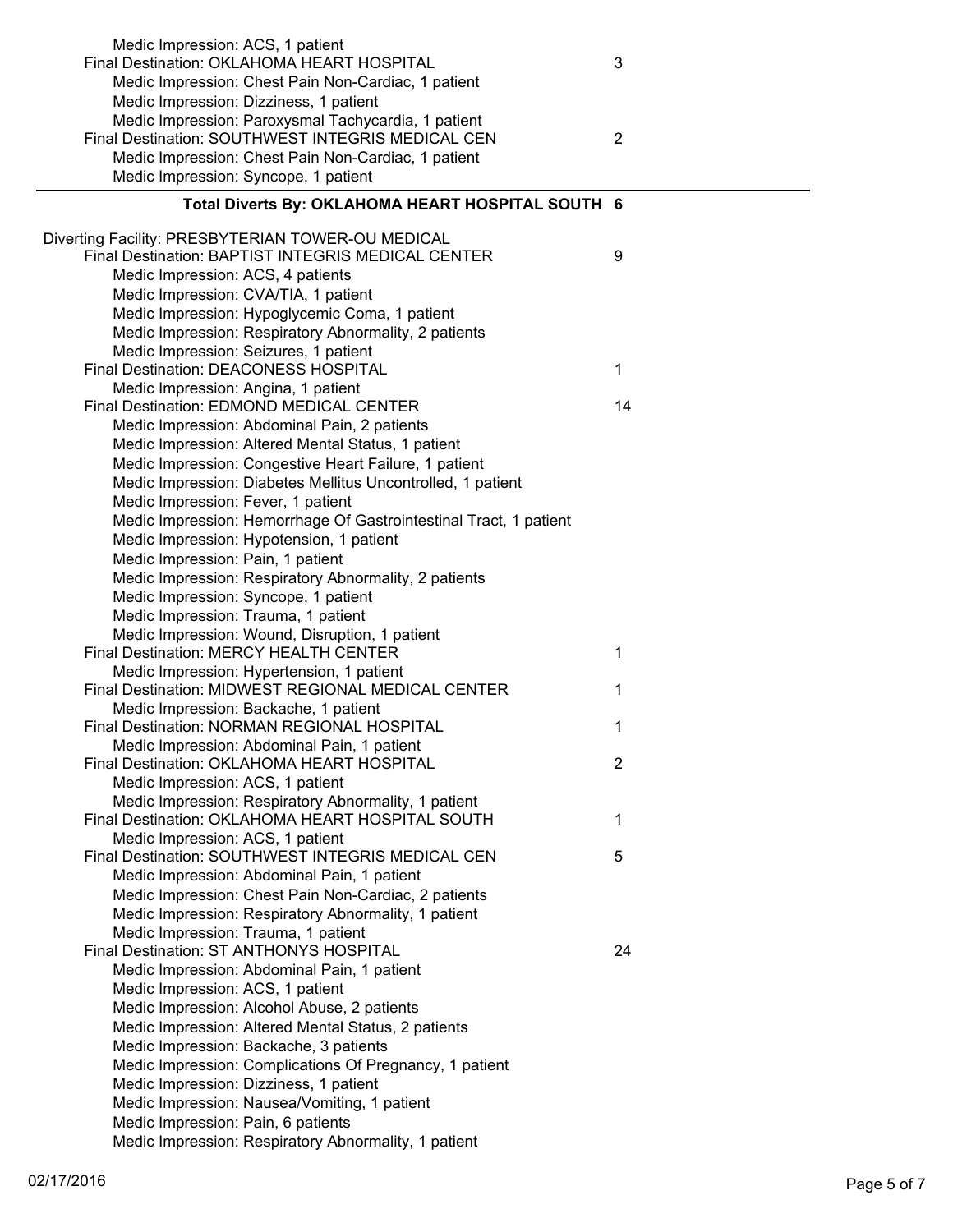| Total Diverts By: ST ANTHONYS HOSPITAL 28                                                                |                |
|----------------------------------------------------------------------------------------------------------|----------------|
|                                                                                                          |                |
| Medic Impression: Trauma, 1 patient                                                                      |                |
| Medic Impression: Paroxysmal Tachycardia, 1 patient                                                      |                |
| Medic Impression: Hypertension, 1 patient                                                                |                |
| Final Destination: ST. ANTHONY HEALTHPLEX EAST                                                           | 3              |
| Medic Impression: Syncope, 1 patient                                                                     |                |
| Medic Impression: Seizures, 1 patient                                                                    |                |
| Medic Impression: Poisoning By Drug Or Medical Substance, 1 patient                                      |                |
| Medic Impression: Pain, 2 patients                                                                       |                |
| Medic Impression: Mental Health/Psychatric Illness, 1 patient                                            |                |
| Medic Impression: Animal Bites/Stings, 1 patient                                                         |                |
| Medic Impression: Altered Mental Status, 1 patient                                                       |                |
| Medic Impression: Alcohol Abuse, 1 patient                                                               |                |
| Medic Impression: Abdominal Pain, 1 patient                                                              |                |
| Final Destination: SOUTHWEST INTEGRIS MEDICAL CEN                                                        | 10             |
| Medic Impression: Altered Mental Status, 2 patients                                                      |                |
| Final Destination: PRESBYTERIAN TOWER-OU MEDICAL                                                         | $\overline{2}$ |
| Medic Impression: Pain, 1 patient                                                                        |                |
| Final Destination: OU ER OKLAHOMA - WEST EDMOND                                                          | 1              |
| Medic Impression: Trauma, 1 patient                                                                      |                |
| Medic Impression: Respiratory Abnormality, 1 patient                                                     |                |
| Medic Impression: Drug Intoxication, 1 patient                                                           |                |
| Medic Impression: Altered Mental Status, 1 patient                                                       |                |
| Final Destination: DEACONESS HOSPITAL                                                                    | 4              |
| Medic Impression: Syncope, 1 patient                                                                     |                |
| Medic Impression: Pain, 3 patients                                                                       |                |
| Medic Impression: Fever, 1 patient                                                                       |                |
| Medic Impression: Altered Mental Status, 1 patient                                                       |                |
| Medic Impression: Abdominal Pain, 2 patients                                                             |                |
| Diverting Facility: ST ANTHONYS HOSPITAL<br>Final Destination: BAPTIST INTEGRIS MEDICAL CENTER           | 8              |
| Total Diverts By: SOUTHWEST INTEGRIS MEDICAL CEN 10                                                      |                |
| Medic Impression: Syncope, 1 patient                                                                     |                |
| Final Destination: ST. ANTHONY HEALTHPLEX SOUTH                                                          | 1              |
| Medic Impression: ACS, 1 patient                                                                         |                |
| Final Destination: OKLAHOMA HEART HOSPITAL SOUTH                                                         | 1              |
| Medic Impression: Respiratory Abnormality, 1 patient                                                     |                |
| Final Destination: MOORE MEDICAL CENTER                                                                  | 1              |
| Medic Impression: Hypothermia, 1 patient                                                                 |                |
| Final Destination: DEACONESS HOSPITAL                                                                    | 1              |
| Medic Impression: Trauma, 1 patient                                                                      |                |
| Final Destination: COMMUNITY HOSPITAL                                                                    | 1              |
| Medic Impression: Hemorrhage Of Gastrointestinal Tract, 1 patient                                        |                |
| Medic Impression: Fever, 1 patient                                                                       |                |
| Medic Impression: CVA/TIA, 1 patient                                                                     |                |
| Medic Impression: Congestive Heart Failure, 1 patient                                                    |                |
| Medic Impression: Chronic Airway Obstruction, 1 patient                                                  |                |
| Diverting Facility: SOUTHWEST INTEGRIS MEDICAL CEN<br>Final Destination: BAPTIST INTEGRIS MEDICAL CENTER | 5              |
|                                                                                                          |                |
| Total Diverts By: PRESBYTERIAN TOWER-OU MEDICAL 59                                                       |                |
| Medic Impression: Wound, Disruption, 1 patient                                                           |                |
| Medic Impression: Trauma, 3 patients                                                                     |                |
| Medic Impression: Seizures, 1 patient                                                                    |                |